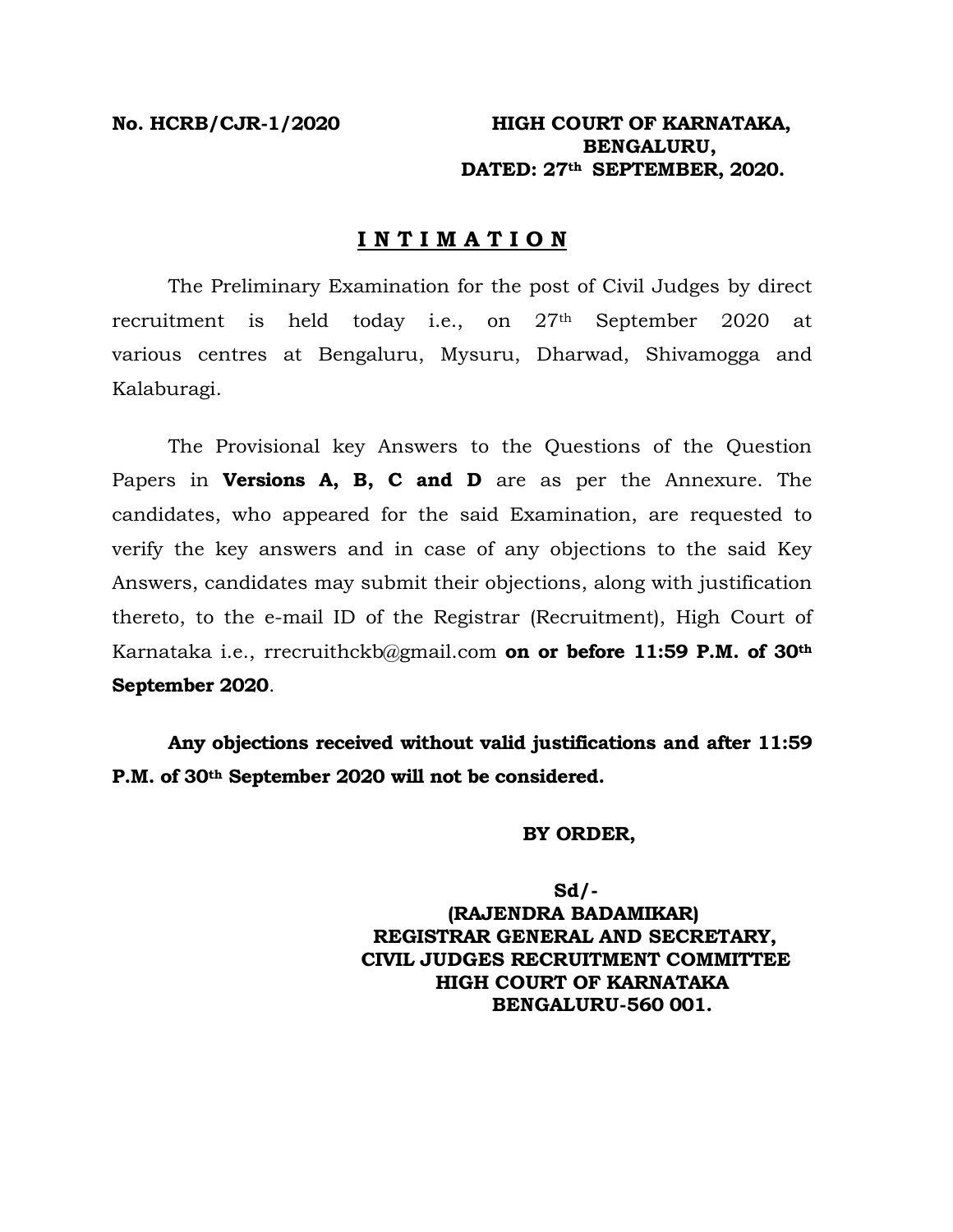## **Key Answer** Version - A

| $\mathbf{1}$   | B           | 26 | A       | 51 | B                         | 76  | B           |
|----------------|-------------|----|---------|----|---------------------------|-----|-------------|
| $\overline{2}$ | D           | 27 | D       | 52 | B                         | 77  | С           |
| 3              | B           | 28 | D       | 53 | D                         | 78  | $\sf B$     |
| $\overline{4}$ | B           | 29 | B       | 54 | A                         | 79  | D           |
| 5              | A           | 30 | $\sf B$ | 55 | B                         | 80  | D           |
| 6              | $\mathsf C$ | 31 | D       | 56 | $\mathsf C$               | 81  | D           |
| $\overline{7}$ | C           | 32 | $\sf B$ | 57 | D                         | 82  | D           |
| $8\,$          | A           | 33 | C       | 58 | A                         | 83  | D           |
| 9              | C           | 34 | B       | 59 | B                         | 84  | C           |
| 10             | D           | 35 | A       | 60 | A                         | 85  | A           |
| 11             | D           | 36 | A       | 61 | $\mathsf C$               | 86  | A           |
| 12             | C           | 37 | A       | 62 | C                         | 87  | B           |
| 13             | B           | 38 | A       | 63 | $\sf B$                   | 88  | A           |
| 14             | B           | 39 | A       | 64 | D                         | 89  | D           |
| 15             | B           | 40 | B       | 65 | $\boldsymbol{\mathsf{A}}$ | 90  | D           |
| 16             | C           | 41 | D       | 66 | C                         | 91  | D           |
| $17\,$         | C           | 42 | D       | 67 | $\mathsf C$               | 92  | $\mathsf C$ |
| 18             | D           | 43 | B       | 68 | $\sf B$                   | 93  | $\mathsf C$ |
| 19             | A           | 44 | A       | 69 | A                         | 94  | A           |
| 20             | D           | 45 | B       | 70 | $\mathsf C$               | 95  | B           |
| 21             | C           | 46 | $\sf B$ | 71 | $\mathsf C$               | 96  | A           |
| 22             | D           | 47 | A       | 72 | $\mathsf C$               | 97  | D           |
| 23             | C           | 48 | A       | 73 | $\mathsf C$               | 98  | B           |
| 24             | C           | 49 | C       | 74 | A                         | 99  | A           |
| 25             | A           | 50 | D       | 75 | D                         | 100 | C           |

 $Sd$  /-

# (MANJUNATH NAYAK) Registrar (Recruitment) **High Court of Karnataka**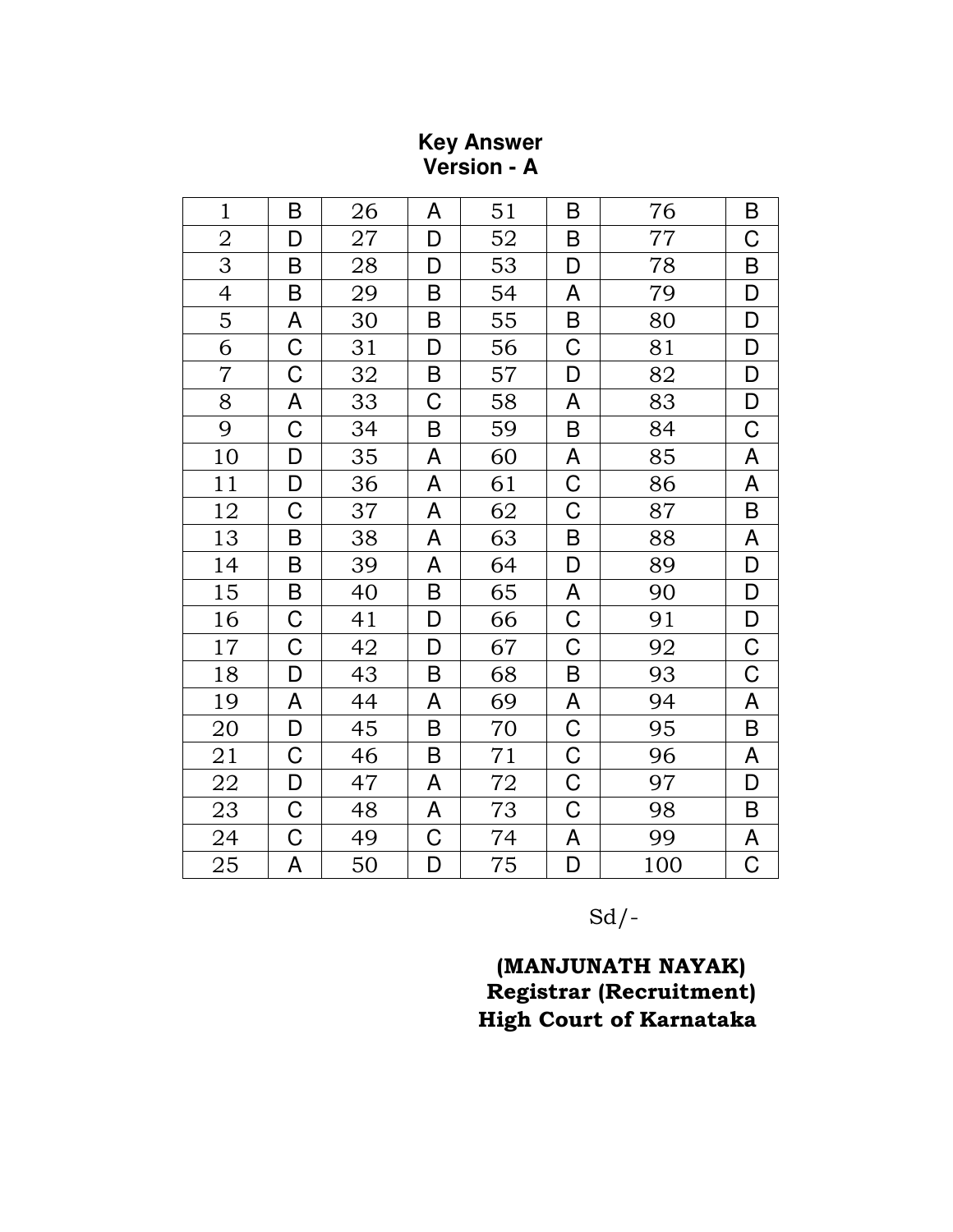| $\mathbf{1}$             | B              | 26 | D                     | 51 | D           | 76  | A                                                                                                           |
|--------------------------|----------------|----|-----------------------|----|-------------|-----|-------------------------------------------------------------------------------------------------------------|
| $\overline{2}$           | B              | 27 | A                     | 52 | $\sf B$     | 77  | D                                                                                                           |
| 3                        | $\mathsf C$    | 28 | A                     | 53 | A           | 78  | $\mathsf C$                                                                                                 |
| $\overline{\mathcal{A}}$ | C              | 29 | $\sf B$               | 54 | $\mathsf C$ | 79  | $\boldsymbol{\mathsf{A}}$                                                                                   |
| 5                        | D              | 30 | $\mathsf C$           | 55 | ${\sf A}$   | 80  | $\mathsf{A}% _{\mathcal{A}}\left( \mathcal{A}_{1}\right) \equiv\mathsf{A}_{1}\left( \mathcal{A}_{2}\right)$ |
| 6                        | D              | 31 | D                     | 56 | D           | 81  | $\mathsf C$                                                                                                 |
| $\overline{7}$           | D              | 32 | D                     | 57 | $\mathsf D$ | 82  | $\sf B$                                                                                                     |
| 8                        | A              | 33 | $\sf B$               | 58 | $\mathsf C$ | 83  | $\overline{C}$                                                                                              |
| 9                        | A              | 34 | $\sf B$               | 59 | A           | 84  | $\sf B$                                                                                                     |
| 10                       | $\mathsf C$    | 35 | $\mathsf C$           | 60 | D           | 85  | D                                                                                                           |
| 11                       | $\sf B$        | 36 | $\sf B$               | 61 | $\mathsf C$ | 86  | $\boldsymbol{\mathsf{A}}$                                                                                   |
| 12                       | $\overline{C}$ | 37 | D                     | 62 | $\mathsf C$ | 87  | $\sf B$                                                                                                     |
| 13                       | $\mathsf B$    | 38 | $\sf B$               | 63 | $\sf B$     | 88  | D                                                                                                           |
| 14                       | $\sf B$        | 39 | $\overline{C}$        | 64 | $\mathsf C$ | 89  | D                                                                                                           |
| 15                       | D              | 40 | $\sf B$               | 65 | A           | 90  | $\mathsf C$                                                                                                 |
| 16                       | $\sf B$        | 41 | A                     | 66 | $\mathsf C$ | 91  | D                                                                                                           |
| 17                       | D              | 42 | A                     | 67 | $\mathsf C$ | 92  | $\sf B$                                                                                                     |
| 18                       | A              | 43 | D                     | 68 | A           | 93  | $\mathsf D$                                                                                                 |
| 19                       | C              | 44 | B                     | 69 | A           | 94  | D                                                                                                           |
| 20                       | D              | 45 | $\mathsf C$           | 70 | D           | 95  | A                                                                                                           |
| 21                       | A              | 46 | $\mathsf C$           | 71 | A           | 96  | D                                                                                                           |
| 22                       | A              | 47 | $\sf B$               | 72 | $\mathsf C$ | 97  | $\sf B$                                                                                                     |
| 23                       | A              | 48 | D                     | 73 | A           | 98  | $\mathsf C$                                                                                                 |
| 24                       | A              | 49 | $\mathsf C$           | 74 | B           | 99  | $\sf B$                                                                                                     |
| 25                       | A              | 50 | $\overline{\text{C}}$ | 75 | $\mathsf B$ | 100 | $\overline{B}$                                                                                              |

**Key Answer<br>Version – B** 

 $Sd$ /-

(MANJUNATH NAYAK) Registrar (Recruitment)<br>High Court of Karnataka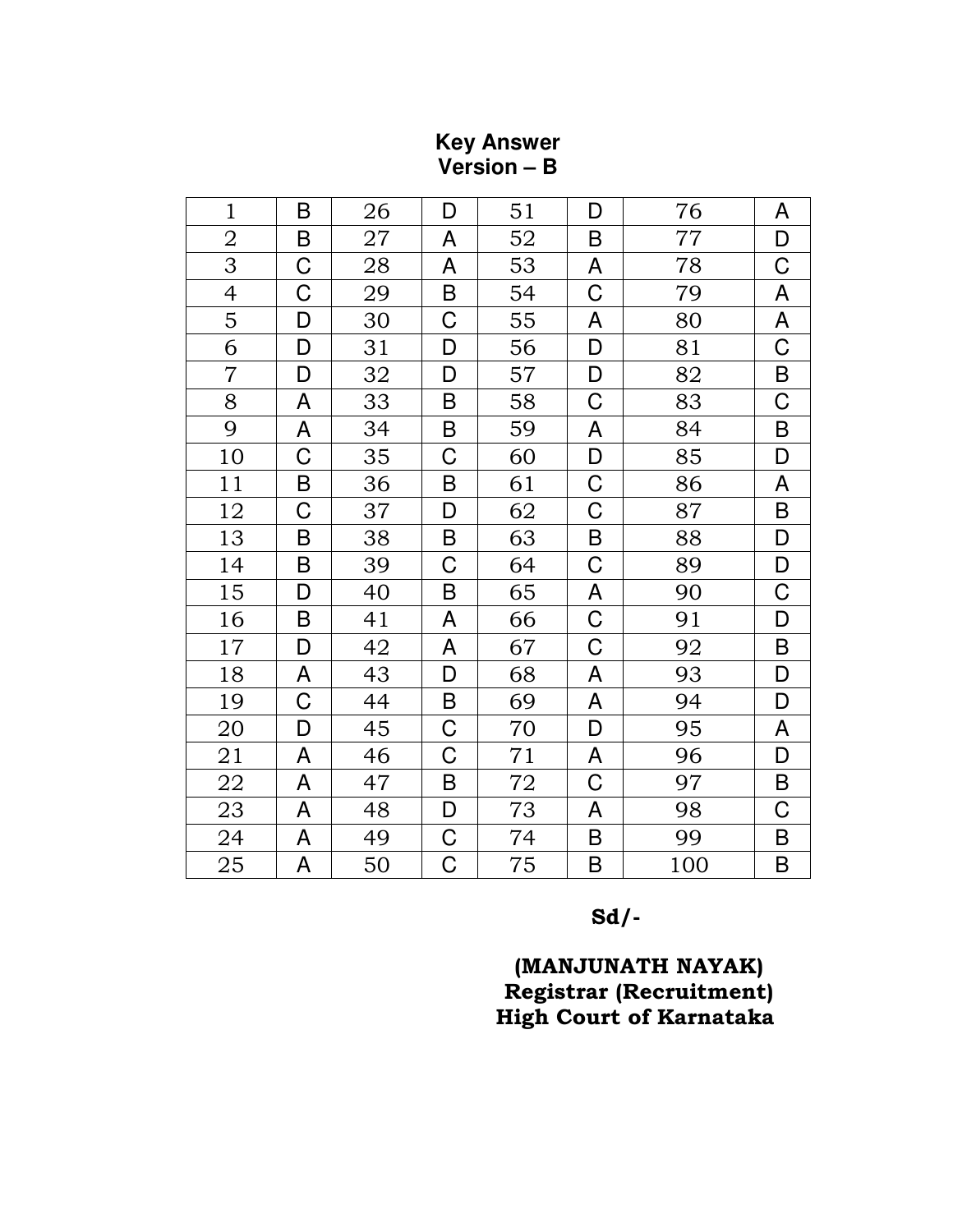| $\mathbf{1}$            | A           | 26         | D               | 51 | $\mathbf C$     | 76  | A               |
|-------------------------|-------------|------------|-----------------|----|-----------------|-----|-----------------|
| $\overline{\mathbf{2}}$ | $\mathbf B$ | ${\bf 27}$ | $\bf{B}$        | 52 | A               | 77  | $\mathbf B$     |
| 3                       | D           | 28         | D               | 53 | A               | 78  | $\mathbf B$     |
| 4                       | D           | 29         | D               | 54 | $\mathbf C$     | 79  | D               |
| 5                       | B           | 30         | D               | 55 | D               | 80  | A               |
| 6                       | A           | 31         | A               | 56 | $\bf{B}$        | 81  | A               |
| $\mathbf 7$             | $\mathbf C$ | 32         | $\mathbf C$     | 57 | B               | 82  | D               |
| 8                       | $\mathbf C$ | 33         | $\mathbf C$     | 58 | $\mathbf C$     | 83  | D               |
| 9                       | A           | 34         | D               | 59 | $\mathbf C$     | 84  | $\bf{B}$        |
| 10                      | A           | 35         | D               | 60 | A               | 85  | D               |
| 11                      | A           | 36         | A               | 61 | $\mathbf C$     | 86  | D               |
| 12                      | $\mathbf C$ | 37         | D               | 62 | A               | 87  | $\mathbf B$     |
| 13                      | $\mathbf C$ | 38         | A               | 63 | $\mathbf C$     | 88  | D               |
| 14                      | D           | 39         | A               | 64 | A               | 89  | $\, {\bf B} \,$ |
| 15                      | $\bf{B}$    | 40         | D               | 65 | A               | 90  | $\bf{B}$        |
| 16                      | A           | 41         | $\mathbf C$     | 66 | A               | 91  | D               |
| 17                      | D           | 42         | $\bf{B}$        | 67 | $\mathbf C$     | 92  | $\bf B$         |
| 18                      | $\mathbf D$ | 43         | $\bf{B}$        | 68 | $\mathbf C$     | 93  | $\mathbf C$     |
| 19                      | $\bf{B}$    | 44         | A               | 69 | $\mathbf B$     | 94  | $\mathbf C$     |
| 20                      | B           | 45         | B               | 70 | $\mathbf C$     | 95  | $\mathbf C$     |
| 21                      | A           | 46         | D               | 71 | $\mathbf C$     | 96  | $\mathbf C$     |
| 22                      | D           | 47         | B               | 72 | $\bf{B}$        | 97  | $\mathbf B$     |
| 23                      | D           | 48         | $\mathbf C$     | 73 | $\bf{B}$        | 98  | A               |
| 24                      | $\mathbf C$ | 49         | A               | 74 | $\mathbf C$     | 99  | C               |
| 25                      | A           | 50         | $\, {\bf B} \,$ | 75 | $\, {\bf B} \,$ | 100 | D               |

**Key Answer<br>Version – C** 

 $Sd$ /-

(MANJUNATH NAYAK)<br>Registrar (Recruitment) High Court of Karnataka